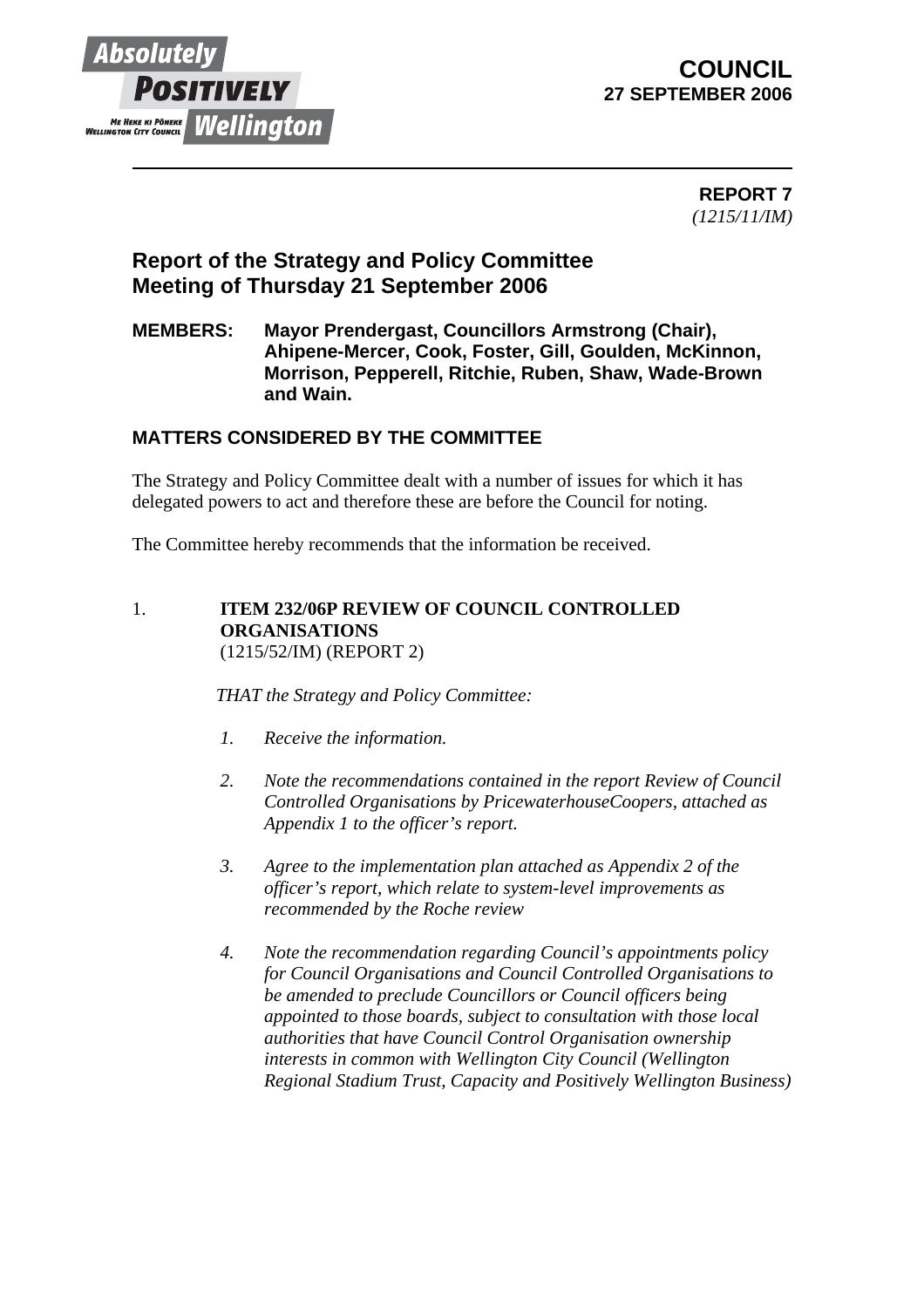*5. Agree that officers report back on reporting arrangements for Council Controlled Organisations as outlined in the table below:* 

| Report                                                                                                      | <i>Issues</i>                                                                                                                                                                                                                                                                                                                                                                                                                                                                                                                                                                | <b>SPC</b> Committee |
|-------------------------------------------------------------------------------------------------------------|------------------------------------------------------------------------------------------------------------------------------------------------------------------------------------------------------------------------------------------------------------------------------------------------------------------------------------------------------------------------------------------------------------------------------------------------------------------------------------------------------------------------------------------------------------------------------|----------------------|
| Review<br>Council<br>Controlled<br><i><b>Organisations</b></i><br>Subcommittee<br>reporting<br>arrangements | Clarify delegations of Council<br><b>Controlled Organisations</b><br>Subcommittee; Audit and Risk<br>Management Subcommittee;<br>Strategy and Policy Committee;<br><b>Waterfront Development</b><br>Subcommittee<br>The provision of free and frank<br>advice<br><b>Establishment of Advisory</b><br>Group or strengthening of the<br>Council Controlled<br>Organisations Subcommittee<br>Clarify the role of Councillors<br>who are board members<br>speaking and voting on matters<br>related to the Council Controlled<br>Organisation of which they are<br>board members | December 2006        |

*6. Request Officers to provide a paper as soon as possible to the Council Controlled Organisations Subcommittee on the degree to which individual Council Controlled Organisations are or are not aligned to Council's strategic direction.* 

#### 2. **ITEM 233/06P COMMUNICATION AND PARTICIPATION PROJECT: DRAFT ENGAGEMENT POLICY**  (1215/52/IM) (REPORT 3)

*THAT the Strategy and Policy Committee:* 

- *1. Receive the information.*
- *2. Agree to the draft Engagement Policy, attached as Appendix 1 of the officer's report, for the purposes of formal public consultation.*
- *3. Agree to the Consultation Plan, attached as Appendix 2 of the officers report as amended.*
- *4. Note that an Advisory and Reference Group Policy is planned as part of the implementation of the Governance Strategy, to be completed by June 2007.*